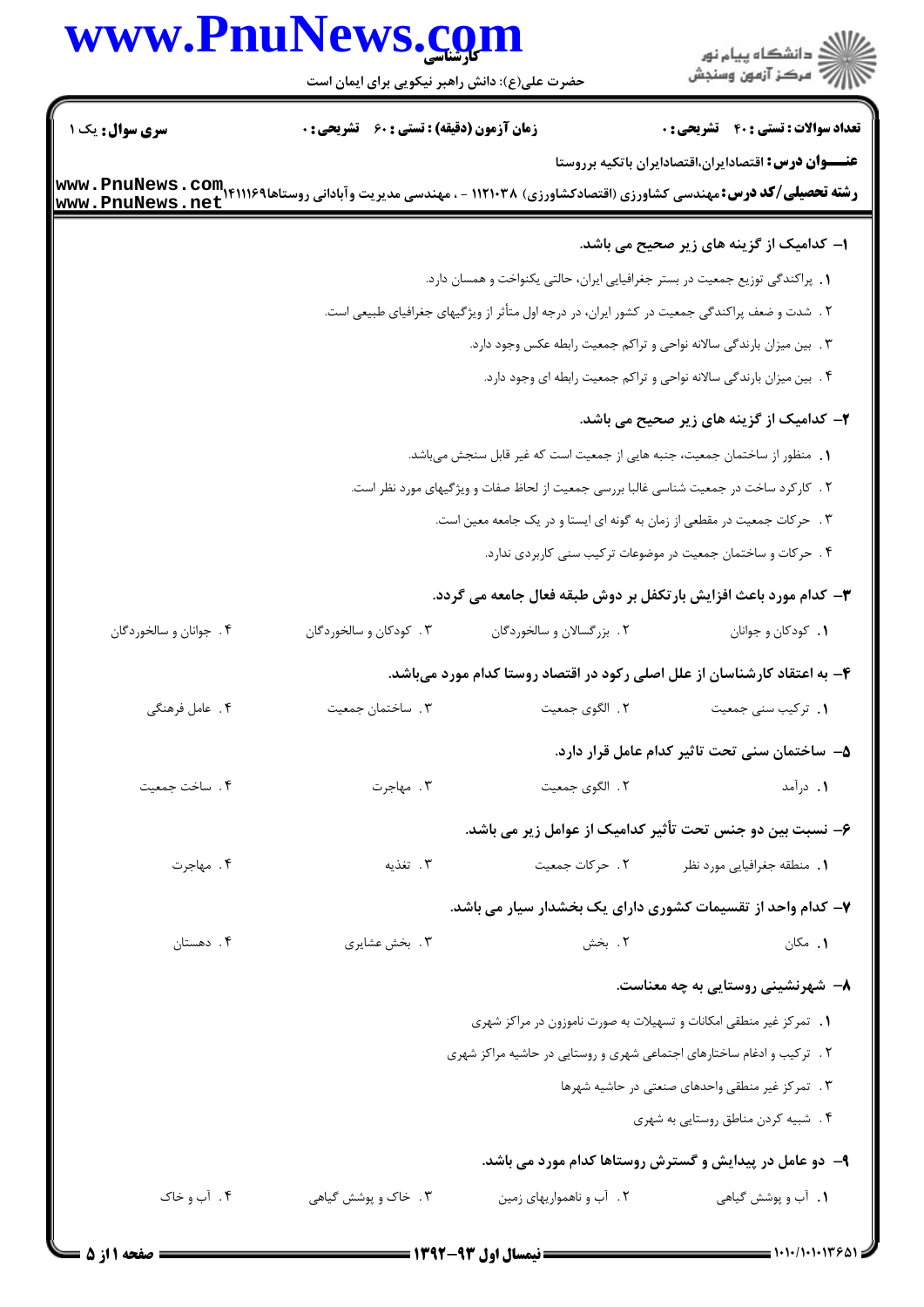|                                                     | www.PnuNews.com                                        |                                                                                                   | ِ<br>∭ دانشڪاه پيام نور<br>∭ مرڪز آزمون وسنڊش                                                        |
|-----------------------------------------------------|--------------------------------------------------------|---------------------------------------------------------------------------------------------------|------------------------------------------------------------------------------------------------------|
|                                                     | حضرت علی(ع): دانش راهبر نیکویی برای ایمان است          |                                                                                                   |                                                                                                      |
| <b>سری سوال : ۱ یک</b>                              | <b>زمان آزمون (دقیقه) : تستی : 60 ٪ تشریحی : 0</b>     |                                                                                                   | <b>تعداد سوالات : تستي : 40 - تشريحي : 0</b>                                                         |
| www.PnuNews.net                                     |                                                        |                                                                                                   | <b>عنـــوان درس:</b> اقتصادایران،اقتصادایران باتکیه برروستا                                          |
|                                                     |                                                        | ۱۰– براساس اصل ۴۴ قانون اساسی صنایع مادر، بیمه و سدها در کدامیک از بخشهای نظام اقتصادی قرار دارد. |                                                                                                      |
| ۰۴ بخش خصوصی و تعاونی                               | ۰۳ تعاونی ها                                           | ۰۲ بخش خصوصی                                                                                      | 1. بخش دولتى                                                                                         |
|                                                     |                                                        |                                                                                                   | 11– كدام گزينه در مورد تعريف بودجه صحيح مى باشد.                                                     |
|                                                     | ٢ . بودجه سندى است كه بايد به تصويب قوه قضاييه برسد.   |                                                                                                   | 1. بودجه برای سه سال مالی تهیه می شود.                                                               |
|                                                     | ۴. بودجه برنامه مالی دولت است.                         |                                                                                                   | ۳. بودجه فقط در برگیرنده کل هزینه های دولت است.                                                      |
|                                                     |                                                        | ۱۲- کدام مورد جزو هدف بانک مرکزی جمهوری اسلامی ایران می باشد.                                     |                                                                                                      |
| ٢. حفظ ارزش پول و موازنه ی پرداختها                 |                                                        |                                                                                                   | ٠١. انتشار پول                                                                                       |
|                                                     | ۴. نظارت بر معاملات کالا                               |                                                                                                   | ٠٣. نظارت بر بانكها                                                                                  |
|                                                     |                                                        |                                                                                                   | ۱۳– عوارض گمرکی چه نوع در آمدی برای دولت است؟                                                        |
| ۴. کمک دولتی است.                                   | ۰۳ درآمد اتفاقی است.                                   | ٢. ماليات غير مستقيم است.                                                                         | 1. ماليات مستقيم است.                                                                                |
|                                                     |                                                        | ۱۴– چه کسی مسئول کلیه تعهداتی است که نمایندگان در قبال کارگر برعهده میگیرند، میباشد.              |                                                                                                      |
| ۰۴ کارفرما                                          | ۰۳ بیمه گر                                             | ۲. مجلس                                                                                           | ۰۱ دولت                                                                                              |
|                                                     |                                                        | 1۵– اساسنامه سازمان تامین اجتماعی به تصویب کدام ارگان رسیده است.                                  |                                                                                                      |
| ۴. هيأت وزيران                                      | ۰۳ شورای نگهبان                                        |                                                                                                   |                                                                                                      |
|                                                     |                                                        | ۱۶– کدام دولت را می توان بر اساس معیار رابطه با شهروندان شناسایی کرد.                             |                                                                                                      |
| ۴. دولت نفوذهای ناهمگن                              | ۰۳ دولت طبقاتی                                         |                                                                                                   | 1. دولت حاكميت مطلق مسمع المجمع المعنى المعنى المعنى المعنى المعنى المعنى المعنى المعنى المعنى المعن |
|                                                     |                                                        | ۱۷- در کدام حالت، دولت فقط کاستی ها و نقصهای بازار را جبران می کند.                               |                                                                                                      |
| ۴. دولت سوسيال - دموكرات                            | ۰۳ دولت رفاه                                           | ۲. دولت کینزی                                                                                     | 1. دولت كلاسيك                                                                                       |
|                                                     |                                                        | <mark>۱۸</mark> – در کدام نوع دولت سهم دولت در اقتصاد صد در صد می باشد.                           |                                                                                                      |
|                                                     | ٢. دولت سوسيال - دموكرات                               |                                                                                                   | 1. دولت كينزى                                                                                        |
|                                                     | ۴. دولت با برنامه ریزی متمرکز                          |                                                                                                   | ۰۳ دولت با برنامه ریزی بخشی                                                                          |
|                                                     |                                                        | ۱۹- یک رشته هدفهای کمی اقتصادی خاص که باید طی یک دوره زمانی به آنها رسید چه نام دارد.             |                                                                                                      |
| ۴. سیاست پولی                                       | ۰۳ برنامه ریزی اقتصادی                                 | ٢. سياست مالى                                                                                     | <b>۱</b> . بودجه بندي                                                                                |
|                                                     |                                                        |                                                                                                   | <b>۲۰</b> - کدام گزینه از مشخصات برنامه ریزی جامع می باشد.                                           |
| ٢. این برنامه تمامی بخشهای اقتصاد را در بر می گیرد. |                                                        | ١. در اين فرآيند برنامه ريزي با توسعه آتي اقتصاد ارتباطي ندارد.                                   |                                                                                                      |
|                                                     | ۴. در این برنامه از الگوهای اقتصاد خرد استفاده می شود. |                                                                                                   | ۰۳ این برنامه معمولا دوره زمانی مشخصی را در بر نمی گیرد.                                             |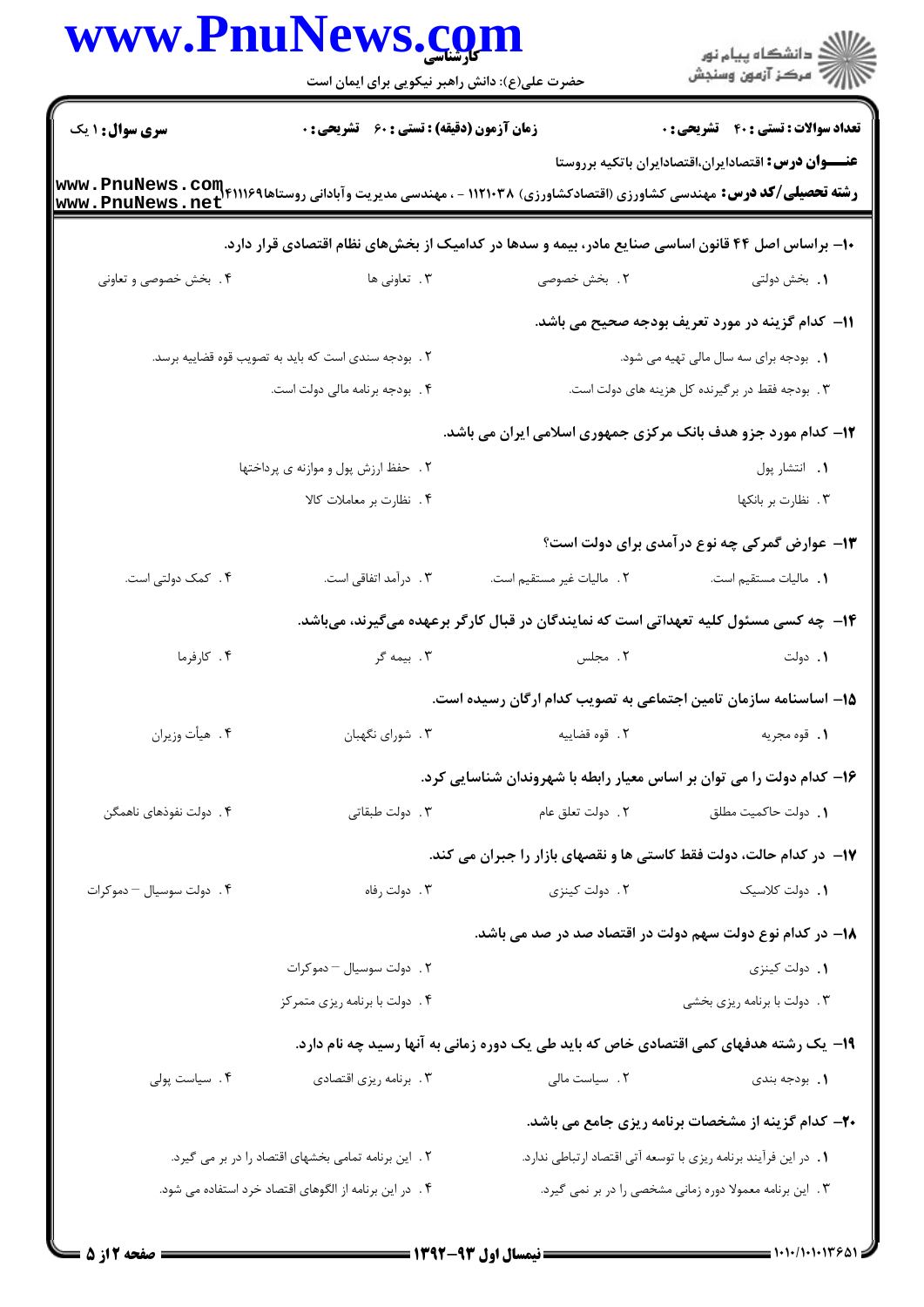|                        | www.PnuNews.com<br>حضرت علی(ع): دانش راهبر نیکویی برای ایمان است                                                                             |                                                                                                        | ڪ دانشڪاه پيام نور<br>پ <sup>ر</sup> مرڪز آزمون وسنڊش       |  |
|------------------------|----------------------------------------------------------------------------------------------------------------------------------------------|--------------------------------------------------------------------------------------------------------|-------------------------------------------------------------|--|
| <b>سری سوال : ۱ یک</b> | <b>زمان آزمون (دقیقه) : تستی : 60 ٪ تشریحی : 0</b>                                                                                           |                                                                                                        | <b>تعداد سوالات : تستی : 40 - تشریحی : 0</b>                |  |
|                        |                                                                                                                                              |                                                                                                        | <b>عنـــوان درس:</b> اقتصادایران،اقتصادایران باتکیه برروستا |  |
|                        | <b>رشته تحصیلی/کد درس:</b> مهندسی کشاورزی (اقتصادکشاورزی) ۱۱۲۱۰۳۸ - ، مهندسی مدیریت وآبادانی روستاها۹۴۱۱۱۶۹۱۴۴۳۳۰ Www<br>www . PnuNews . net |                                                                                                        |                                                             |  |
|                        |                                                                                                                                              | ۲۱– اساسا سیاستهای پولی بر کدام دو متغیر عمده اقتصادی تأثیر می گذارد.                                  |                                                             |  |
|                        | ۲. عرضه کل پول در جریان و سرمایه گذاری                                                                                                       |                                                                                                        | ١. عرضه كل پول در جريان و نرخ بهره                          |  |
|                        | ۴. عرضه کل پول در جریان و تراز تجاری                                                                                                         |                                                                                                        | ۰۳ مرضه کل پول در جریان و واردات                            |  |
|                        |                                                                                                                                              | ۲۲– گروههای هدف در اعتبارات مالی خرد کدام گروه می باشند.                                               |                                                             |  |
| ۴. صاحبان صنايع بزرگ   | ۰۳ زنان روستايي                                                                                                                              | ٢. افراد با درآمد بالا                                                                                 | 1. سرمايه گذاران                                            |  |
|                        | <b>۲۳</b> – به عقیده کربین (۲۰۰۰) کدام مشخصه از شاخصهای اصلی جهانی شدن می باشد.                                                              |                                                                                                        |                                                             |  |
|                        | 1. ادغام وسیع و عمیق اقتصاد های ملی از طریق تجارت و سرمایه گذاری مستقیم.                                                                     |                                                                                                        |                                                             |  |
|                        |                                                                                                                                              | ۲ . كاهش فعاليت و جلوگيري از سرمايه هاي بين المللي                                                     |                                                             |  |
|                        |                                                                                                                                              |                                                                                                        | ۰۳ مدم تمایز بین فعالیتهای تولیدی و خدماتی                  |  |
|                        |                                                                                                                                              |                                                                                                        | ۰۴ حرکت بازارها از جهان فضایی به فضاهای جغرافیایی           |  |
|                        |                                                                                                                                              | ۲۴- چرا عملکرد صادراتی کشورهای در حال توسعه به طور نسبی ضعیف تر است.                                   |                                                             |  |
|                        |                                                                                                                                              | ٠. چون کشش قیمتی تقاضا برای مواد خام و کالاهای اولیه نسبتا بالا است.                                   |                                                             |  |
|                        |                                                                                                                                              | ۲ . چون کشش قیمتی تقاضا برای مواد خام و کالاهای اولیه نسبتا پایین است.                                 |                                                             |  |
|                        |                                                                                                                                              | ۰۳ جون کشش درآمدی تقاضا برای مواد خام و کالاهای اولیه نسبتا پایین است.                                 |                                                             |  |
|                        |                                                                                                                                              | ۴. چون کشش درآمدی تقاضا برای مواد خام و کالاهای اولیه نسبتا بالا است.                                  |                                                             |  |
|                        |                                                                                                                                              |                                                                                                        | ۲۵– سیاست نظر به خارج ثانویه به چه مفهوم است.               |  |
|                        | ۲ . افزایش صادرات کالاهای صنعتی                                                                                                              |                                                                                                        | 1. تشويق صادرات مواد خام                                    |  |
|                        | ۰۴ خود کفایی در کالاهای صنعتی                                                                                                                |                                                                                                        | ۰۳ ممدتا خود کفایی کشاورزی                                  |  |
|                        |                                                                                                                                              |                                                                                                        | ۲۶– کدامیک از موارد زیر صحیح می باشد.                       |  |
|                        |                                                                                                                                              | 1. بهره برداري جهاني از فن آوري علت افزايش تجارت جهاني است.                                            |                                                             |  |
|                        |                                                                                                                                              | ۲ . نهادهای غیر انتفاعی تمایل بیشتری به همکاری و انتشار دستاوردهای تحقیقی خود نسبت به بخش تجاری دارند. |                                                             |  |
|                        |                                                                                                                                              | ۰۳ . یکی از محصولات اصلی شرکتهای چند ملیتی تولید جهانی فناوری است.                                     |                                                             |  |
|                        |                                                                                                                                              | ۰۴ محصولاتی که از نظر فناوری در سطح پایینی قرار دارند امکان نفوذ آنها به بازار جهانی بیشتر است.        |                                                             |  |
|                        |                                                                                                                                              | <b>۲۷</b> – چهارچوب مدیریتی مورد نیاز برای فعالیت تولیدی جزو کدام عنصر فن آوری است.                    |                                                             |  |
| ۰۴ سازمان افزار        | ۰۳ اطلاعات افزار                                                                                                                             | ۲. انسان افزار                                                                                         | ٠١. فن افزار                                                |  |
|                        |                                                                                                                                              | ۲۸- بنا بر نظر کومار چه زمانی انگیزه برای داخلی کردن فن آوری بیشتر می شود.                             |                                                             |  |
|                        | ٢ . سرمايه گذاري مستقيم خارجي افزايش يابد.                                                                                                   | 1. هزينه مبادله فن آوري بالاتر باشد.                                                                   |                                                             |  |
|                        | ۴ . صادرات افزايش يابد.                                                                                                                      |                                                                                                        | ٢. واردات افزايش يابد.                                      |  |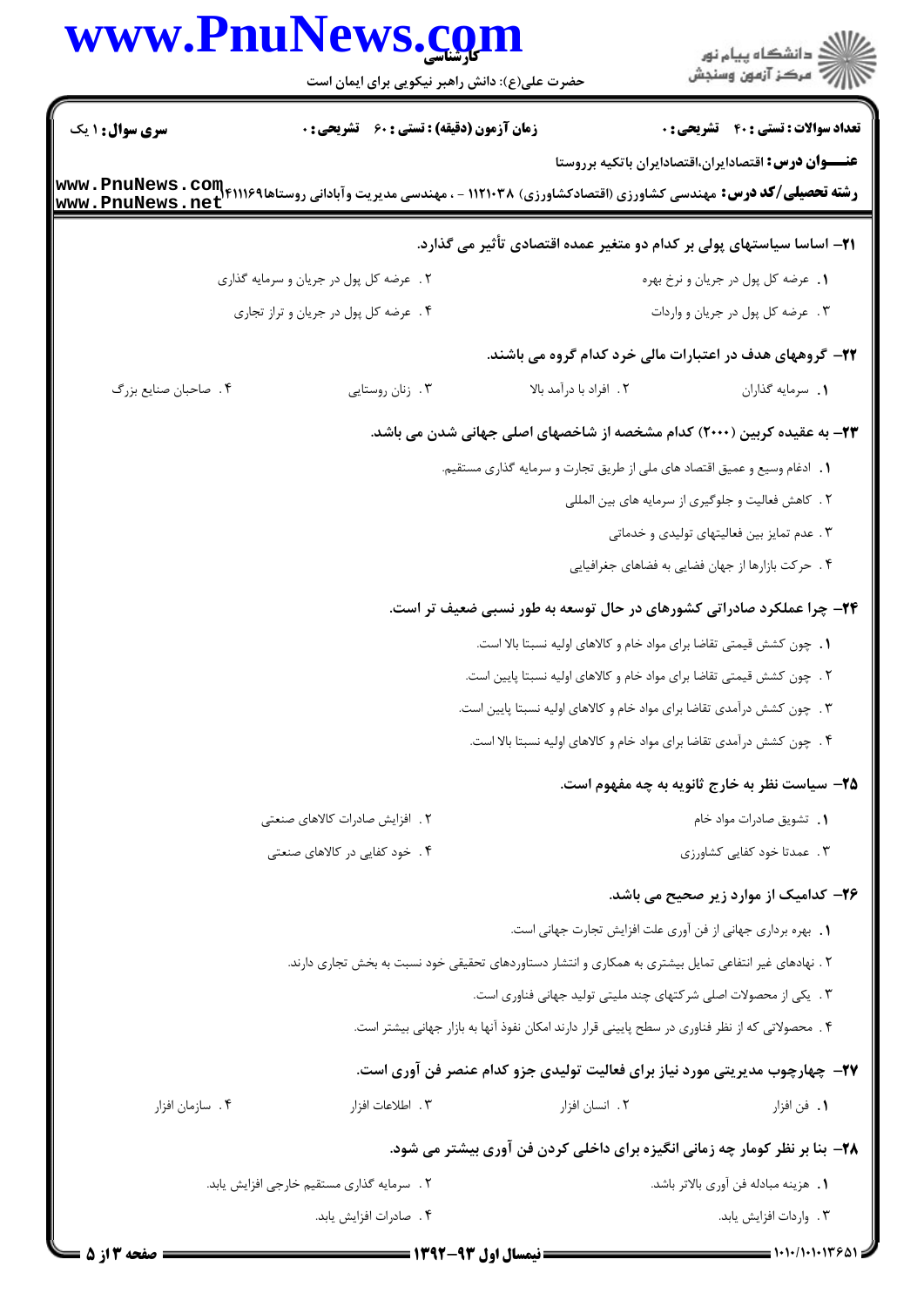| www.PnuNews.com        |                                                               |                                                                                                                                                |                                                                 |
|------------------------|---------------------------------------------------------------|------------------------------------------------------------------------------------------------------------------------------------------------|-----------------------------------------------------------------|
|                        | حضرت علی(ع): دانش راهبر نیکویی برای ایمان است                 |                                                                                                                                                |                                                                 |
| <b>سری سوال :</b> ۱ یک | زمان آزمون (دقیقه) : تستی : 60 ٪ تشریحی : 0                   |                                                                                                                                                | <b>تعداد سوالات : تستی : 40 - تشریحی : 0</b>                    |
|                        |                                                               | <b>رشته تحصیلی/کد درس:</b> مهندسی کشاورزی (اقتصادکشاورزی) ۱۱۲۱۰۳۸ - ، مهندسی مدیریت وآبادانی روستاها۱۱۱۶۹۴۱۱۴۹۴۴۰۰۰ www<br>www . PnuNews . net | <b>عنـــوان درس:</b> اقتصادایران،اقتصادایران باتکیه برروستا     |
|                        |                                                               | ۹۹– فرایندی که طی آن آموزش دهنده و آموزش گیرنده به صورت آگاهانه و غیر ارادی در فرایند آموزش مشارکت دارند چه نام دارند .                        |                                                                 |
| ۰۴ سواد آموزی          | ۰۳ تعلیمات عمومی                                              | ٢. آموزش غير رسمي                                                                                                                              | ١. أموزش رسمى                                                   |
|                        |                                                               | ۳۰- کدام مورد اصلی ترین نقش را در گسترش مدنیت در بین جوامع بشری بر عهده دارد.                                                                  |                                                                 |
|                        | ۰۲ جهانی شدن                                                  |                                                                                                                                                | <b>۱.</b> نظام های آموزش های رسمی                               |
|                        | ۴. فناوري                                                     |                                                                                                                                                | ۰۳ برنامه ریزی                                                  |
|                        |                                                               | <b>۳۱</b> – کدام آموزش امکان بروز خلاقیت و توان حل مسائل را برای افراد فراهم می سازد .                                                         |                                                                 |
| ۴. أموزش علوم پايه     | ۰۳. تعلیمات عمومی                                             | ۲. آموزش رسمی                                                                                                                                  | ۱. آموزش غیر رسمی                                               |
|                        |                                                               |                                                                                                                                                | ۳۲– هر قدر درآمد کشورها افزایش یابد:                            |
|                        | ۲ . سهم هزینه های بهداشتی از تولید ناخالص داخلی کاهش می یابد. |                                                                                                                                                | 1.  سهم هزینه های بهداشتی از تولید ناخالص داخلی افزایش می یابد. |
|                        | ۴. بستگی به نوع کشور مورد مطالعه دارد.                        |                                                                                                                                                | ۰۳ سهم هزینه های بهداشتی رابطه ای با تولید ناخالص داخلی ندارد.  |
|                        |                                                               | ۳۳– سطح اول شبکه بهداشت در شهرها کدام واحد تشکیل می دهد.                                                                                       |                                                                 |
| ۴. خانه بهداشت         | ۰۳ بیمارستان شهرستان                                          | ۲. شبکه بهداشتی                                                                                                                                | 1. پایگاه بهداشتی                                               |
|                        |                                                               | ۳۴- ضریب جینی متداولترین مقیاس برای بررسی کدام مورد می باشد.                                                                                   |                                                                 |
| ۴. اشتغال              | ۰۳ توزیع در آمد و ثروت                                        | ۲. آموزش                                                                                                                                       | <b>۱</b> . بهداشت و درمان                                       |
|                        |                                                               | ۳۵- بر اساس مطالعات ابونوری در برآورد الگوی عوامل موثر بر توزیع درآمد ایران ( ۷۰ - ۱۳۵۰ ) موثرترین عامل کاهش سطح نابرابری در                   | ایران کدام مورد است.                                            |
| ۴. كنترل قيمتها        | ا. مالياتها $\cdot$                                           | ٢. نسبت اشتغال                                                                                                                                 | <b>۱.</b> توزیع مجدد دارایی ها                                  |
|                        |                                                               | ۳۶– کدامیک از نواحی ایران از حداقل انرژی تابشی روزانه برخوردار است.                                                                            |                                                                 |
| ۴. زاگرس جنوبی         | ۰۳ سواحل دریای خزر                                            | ۲ . دامنه جنوبی کوه های البرز                                                                                                                  | 1. تمام مناطق أذربايجان                                         |
|                        |                                                               |                                                                                                                                                | ۳۷– کدام مورد جزو عوامل موثر بر پس انداز نمی باشد.              |
| ۴. سرمايه گذاري        | ۰۳ سیاستهای مالی                                              |                                                                                                                                                | <b>۱.</b> ویژگیهای جمعیتی مسلم ۲. نرخ بهره                      |
|                        |                                                               | ۳۸– کدام نوع تورم به عنوان تورم مزمن در کشورهای کمتر توسعه یافته است.                                                                          |                                                                 |
|                        | ٢ . تورم ناشي از افزايش تقاضا                                 |                                                                                                                                                | ٠١. تورم ناشي از افزايش حجم پول                                 |
|                        | ۴. تورم ناشی از افزایش هزینه ها                               |                                                                                                                                                | ۰۳ تورم ناشي از نقص بنيان ها                                    |
|                        |                                                               | ۳۹– کدام دسته از صنایع به عنوان صنایع مادر و زمینه ساز توسعه اقتصادی میباشند.                                                                  |                                                                 |
| ۴. صنایع کوچک مقیاس    | ۰۳ صنایع کوچک                                                 | ٢. صنايع سبک                                                                                                                                   | <b>١.</b> صنايع سنگين                                           |